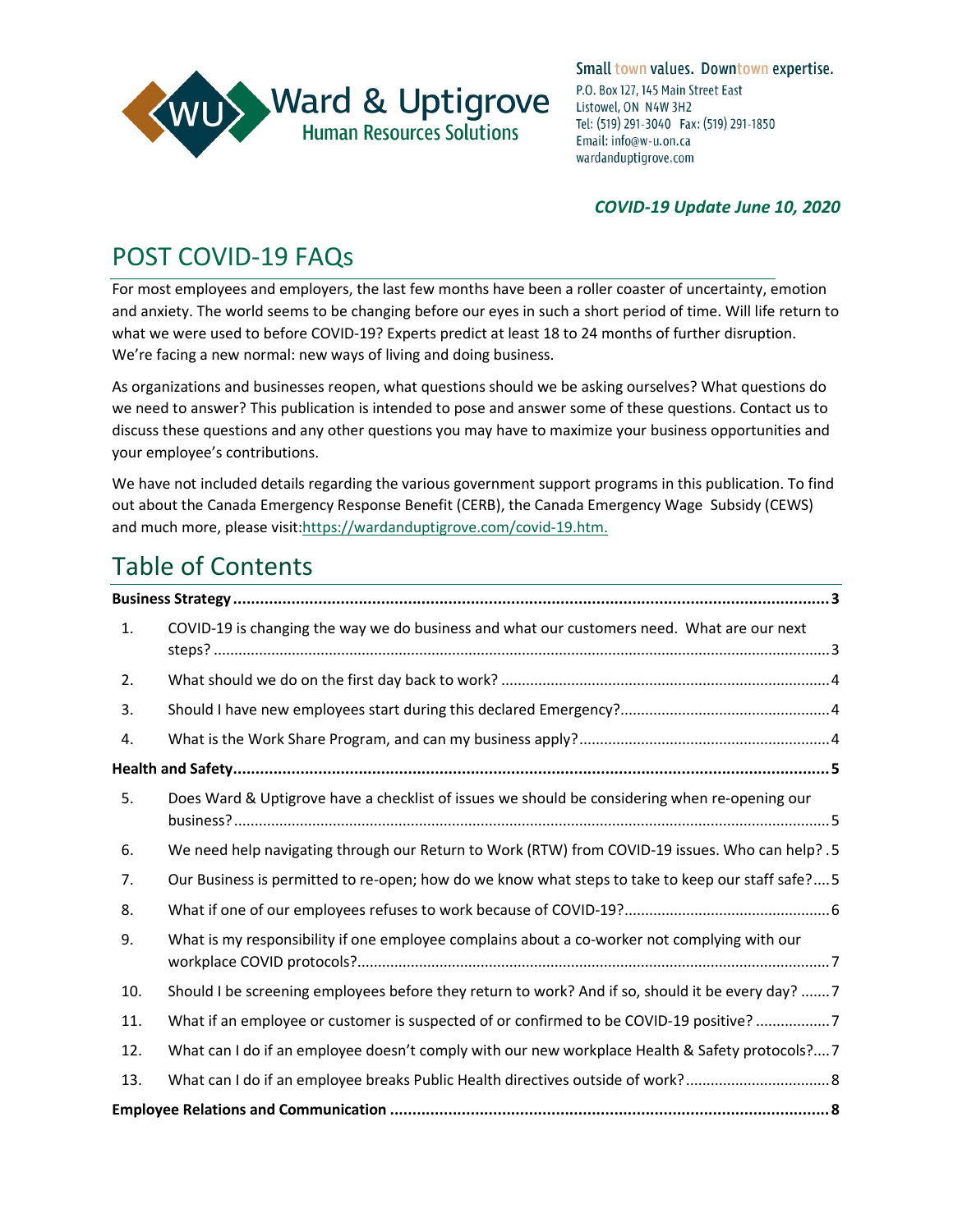

| 14. | Managing business during the COVID-19 pandemic has been a challenging and stressful experience.<br>We don't know how our employees feel. How can we be better prepared for next time? 8                                                                                                      |
|-----|----------------------------------------------------------------------------------------------------------------------------------------------------------------------------------------------------------------------------------------------------------------------------------------------|
| 15. |                                                                                                                                                                                                                                                                                              |
| 16. | Many of our employees are laid off and have substantial accumulated vacation to take when they<br>return to work. We're worried that when we reopen that many staff will want to take vacation and                                                                                           |
| 17. | We allowed some of our employees to work from home during the COVID-19 pandemic. Are we                                                                                                                                                                                                      |
| 18. | What should you do now that you are reopening, and your employee no longer needs to work at                                                                                                                                                                                                  |
| 19. |                                                                                                                                                                                                                                                                                              |
| 20. | Do I have to pay an employee who is absent due to COVID-19 (sick or quarantined?) 11                                                                                                                                                                                                         |
| 21. | Do we have to return an employee to work who has taken a leave of absence due to COVID-19?  11                                                                                                                                                                                               |
| 22. |                                                                                                                                                                                                                                                                                              |
| 23. |                                                                                                                                                                                                                                                                                              |
|     |                                                                                                                                                                                                                                                                                              |
| 24. | We have an employee who was struggling before COVID-19 and now we're reopening and returning<br>our staff to work. We didn't document the poor performance. What are our options?  12                                                                                                        |
| 25. |                                                                                                                                                                                                                                                                                              |
| 26. | Our employee found another job while laid off. Do we owe them anything? 13                                                                                                                                                                                                                   |
| 27. | My business can't reopen yet. We laid off all our employees on March 17 and the 13-week deadline<br>on June 16 is fast approaching. We may not be able to reopen by June 16. Do the Emergency Order<br>Rules automatically extend the 13-week ESA deadline? What else do I need to know?  13 |
| 28. | What if we recall some employees and they refuse to come back to work because of the lack of                                                                                                                                                                                                 |
| 29. | Can I terminate an employee who is asking for time off due to COVID-19? 14                                                                                                                                                                                                                   |
| 30. | What happens if we recall an employee to substantially less hours (say 25 vs 40) than they were                                                                                                                                                                                              |
| 31. | We have some work for laid off staff but may have to lay them off again in a few weeks. Is this okay?                                                                                                                                                                                        |
|     |                                                                                                                                                                                                                                                                                              |
| 32. | Do we need to make written policies and procedures? Or can we just talk about it with staff? 14                                                                                                                                                                                              |
| 33. | Do I need to do formal training for all staff about our new policies and procedures? 15                                                                                                                                                                                                      |
| 34. | Given COVID-19, what policies should we review, update and communicate with our staff?  15                                                                                                                                                                                                   |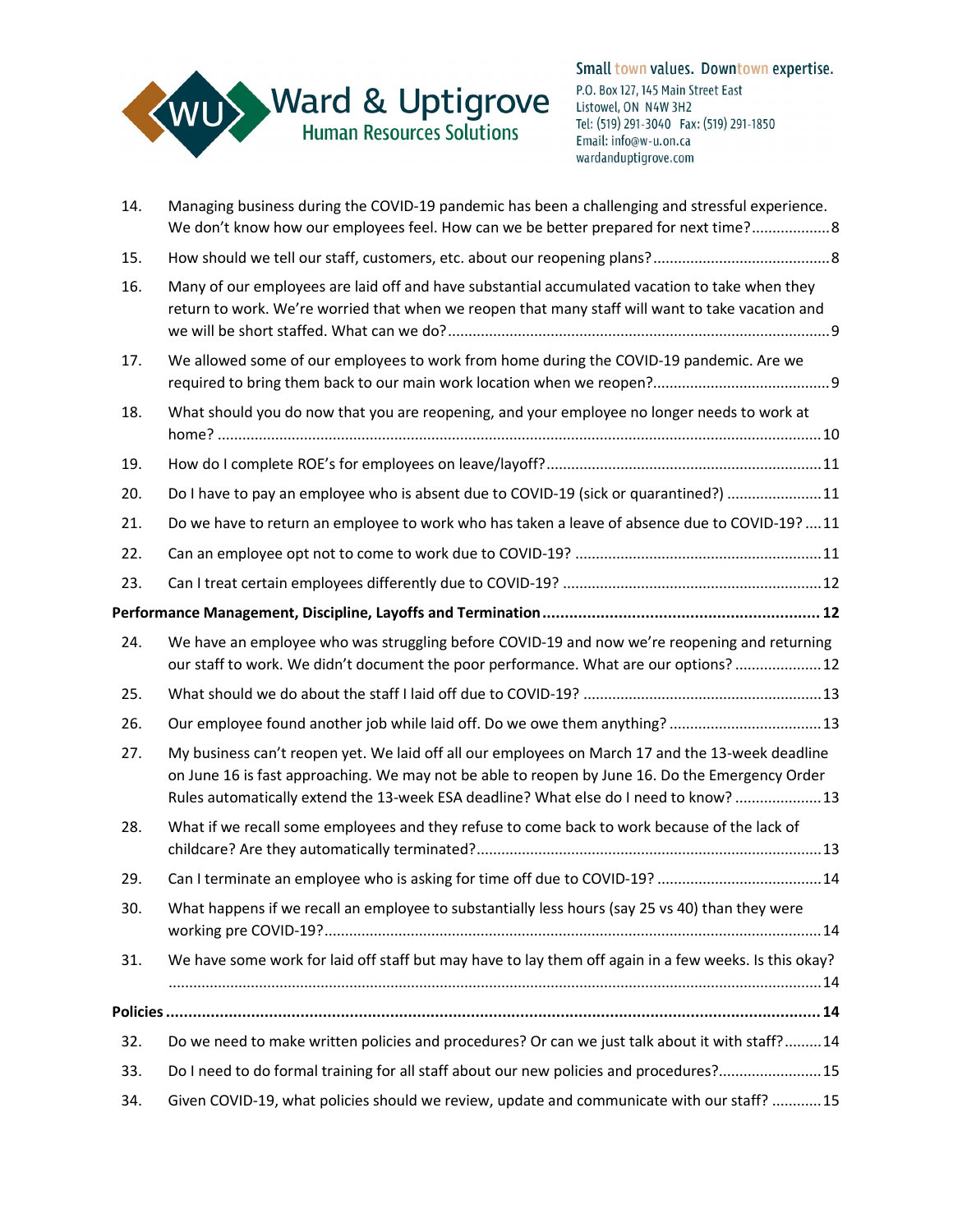

## <span id="page-2-0"></span>Business Strategy

#### <span id="page-2-1"></span>**1. COVID-19 is changing the way we do business and what our customers need. What are our next steps?**

You may need to change your business strategy to adapt to the needs of your staff, customers and the new environment.

- Can you deliver your goods/services in the same way? Can your business adapt in a way that is sustainable in the long term?
- A top priority is ensuring the wellbeing of yourself and your staff. Encourage healthy behaviours, including a good diet, proper sleep, exercise, and staying connected with friends and family.
- Given COVID-19, now is the time to be vulnerable, humble and emphatic. Be honest and transparent. You don't have all the answers, ask for input from your key stakeholders, especially your most important asset; your staff. We're all experiencing an increase in anxiety and stress. Consider doing the small things to help staff be more productive and happier, such as:
	- o Give staff a clear purpose for working in your business
	- o Train and coach required new skills
	- o Provide empowerment, offer trust and give autonomy
	- o Set clear expectations
	- o Make work/life balance a priority for all
- Analyze your business. What processes in your organization add value to your customers? What are enablers (necessary to run the business but don't add value for your customers)? Which processes are wasteful and should be eliminated?
- Does your technology need to improve given your COVID-19 experience?
- How are decisions made? How are problems solved? Do you need to make changes?
- What is sustainable in the future? Consult your key staff and other stakeholders to help identify which initiatives/changes you should implement.
- Create a written plan for the short, medium and long term with SMART goals.
- The short-term plan should be a reopening plan with numbered stages.
- Communicate the plan as appropriate to staff and key stakeholders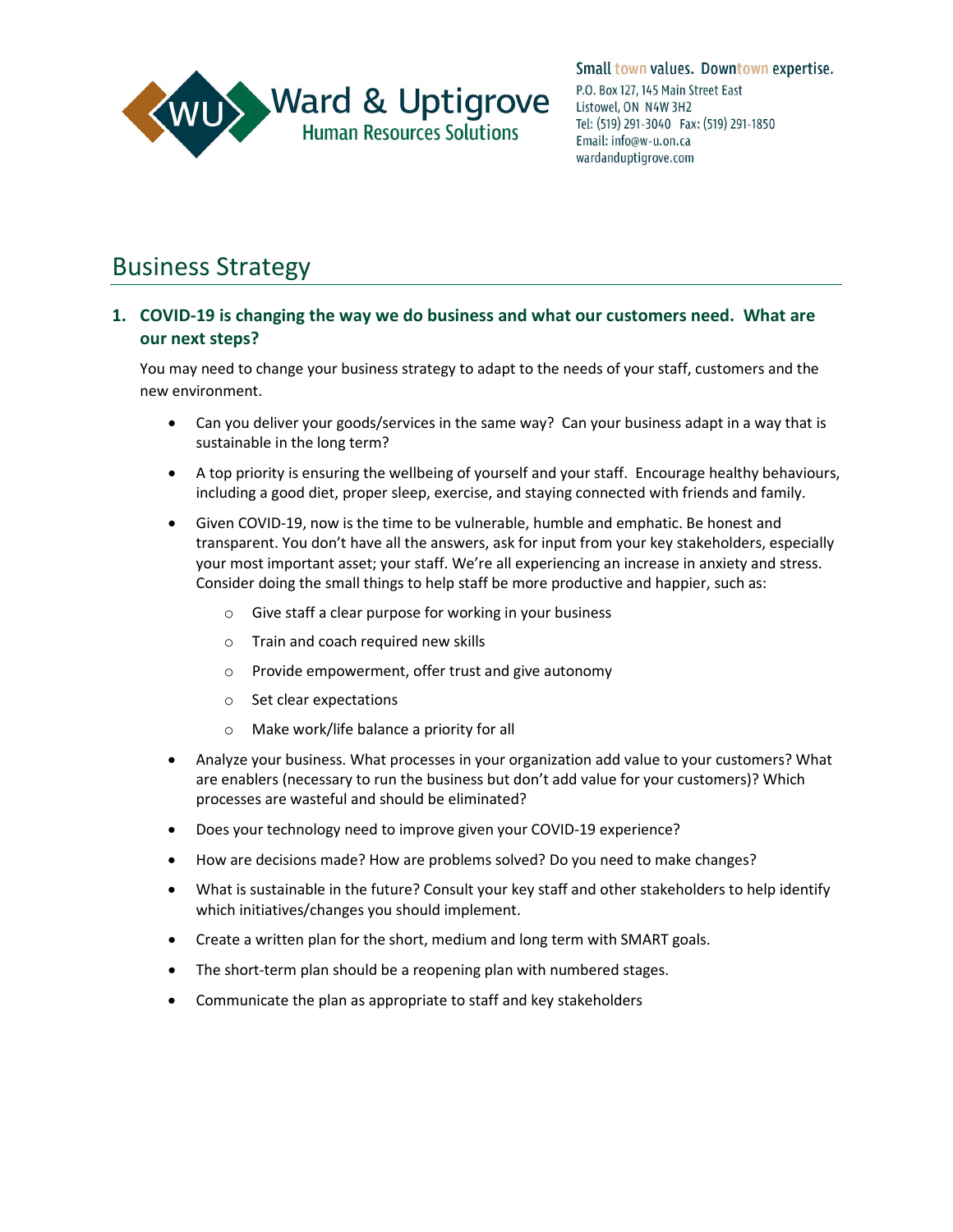

#### <span id="page-3-0"></span>**2. What should we do on the first day back to work?**

Many staff members have not seen each other for several months, so if possible, set aside some time to allow everyone to socialize, catch up and get reacquainted; such as a coffee break social or lunch (try to avoid communal eating such as pot luck or sharing a pizza).

While you have everyone together, take the opportunity to talk to your staff about the following:

- Review the new health and safety protocols.
- Provide the training required for the new health and safety protocols.
- Explain what employees should do if they are sick.
- Share how your business environment has changed because of COVID-19.
- Discuss what new plans you have (or are developing) for the business in the short, medium and long term (see #1 above).
- Reassure staff of the financial viability of your organization.
- Describe what new processes you need your employees to complete.
- Field questions.

You may not have all the answers now but give yourself the opportunity to get back to your staff with a more developed answer at a later date.

Communicate any changes to your business plan and how your associates can contribute.

Consider weekly staff meetings after you reopen to keep the lines of communication open.

Consider what other team building social events and exercises are appropriate given the current restrictions.

#### <span id="page-3-1"></span>**3. Should I have new employees start during this declared Emergency?**

Yes, if you can provide a safe and productive orientation. If you can't, it may be better to wait until you have reopened and established any new business or Health & Safety procedures.

#### <span id="page-3-2"></span>**4. What is the Work Share Program, and can my business apply?**

Work-Sharing is an adjustment program designed to help employers and employees avoid layoffs when there is a temporary reduction in the normal level of business activity that is beyond the control of the employer. The Work Sharing Agreement can be in place for up to 76 weeks.

The employer and the employees (and the union, if applicable) must agree to participate in a Work-Sharing agreement and must apply together. Service Canada has significantly streamlined applications and timelines for approval/implementation.

Employers facing a longer-term (beyond a year) recovery should consider applying for the Work Share Program. Continued requirements for social distancing could impact the workplace staffing. Recovery to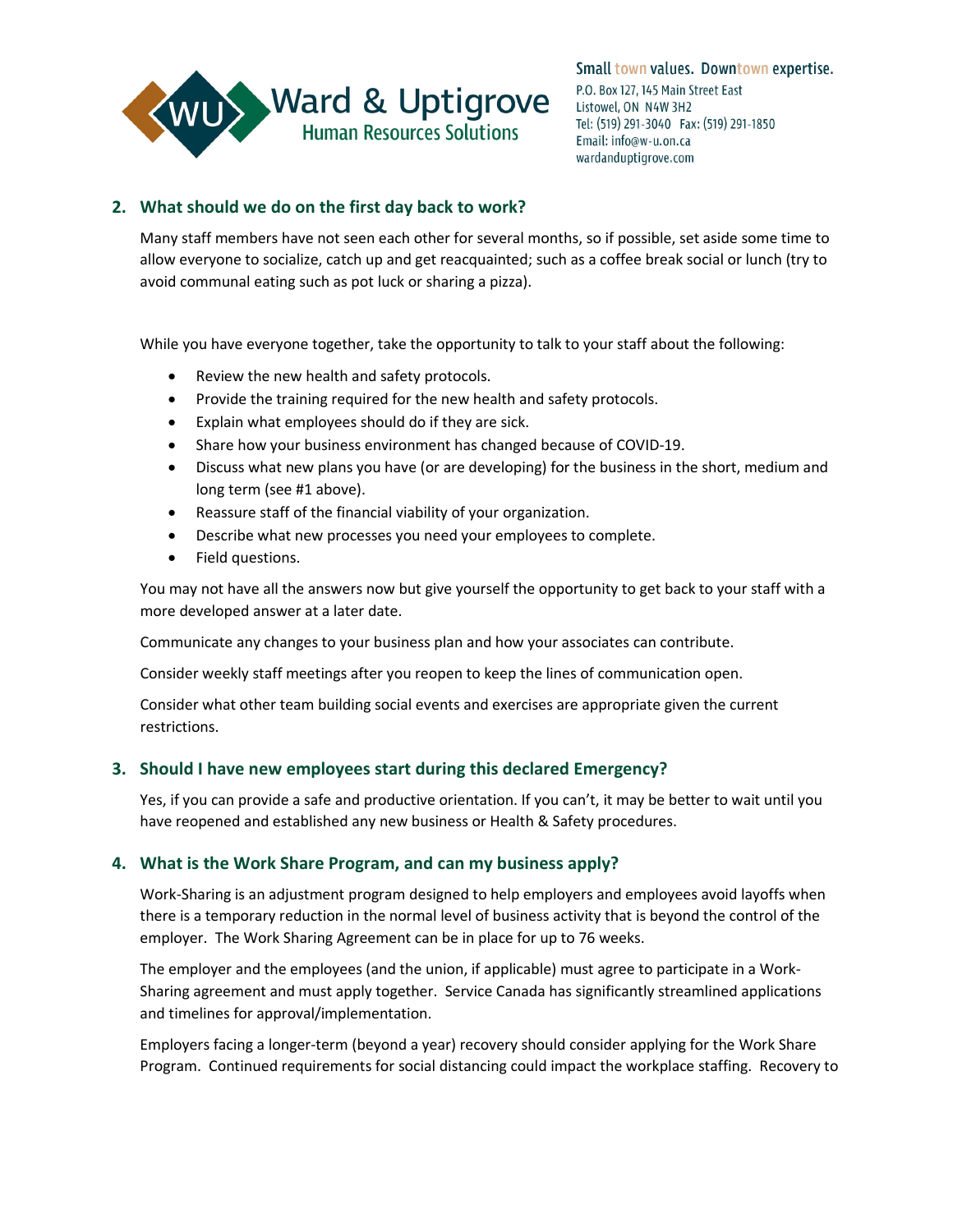

"normal" may be prolonged for many businesses. For latest news, please visit: <https://www.canada.ca/en/employment-social-development/corporate/notices/coronavirus.html#h4.07>

## <span id="page-4-0"></span>Health and Safety

## <span id="page-4-1"></span>**5. Does Ward & Uptigrove have a checklist of issues we should be considering when reopening our business?**

Yes, see our COVID-19 Business Re-Opening Worksheet: [https://wardanduptigrove.com/userContent/documents/News/W&UHR\\_COVID\\_re](https://wardanduptigrove.com/userContent/documents/News/W&UHR_COVID_re-opening_worksheet.pdf)[opening\\_worksheet.pdf](https://wardanduptigrove.com/userContent/documents/News/W&UHR_COVID_re-opening_worksheet.pdf)

## <span id="page-4-2"></span>**6. We need help navigating through our Return to Work (RTW) from COVID-19 issues. Who can help?**

Contact Ward & Uptigrove's Health & Safety Professional, Jennifer Goertzen, at 519-291-3040 ext. 708 or [JenniferG@w-u.on.ca](mailto:JenniferG@w-u.on.ca)

Jennifer can assist you as follows:

- Inspect your workplace to assess COVID-19 risks and recommend physical distancing measures.
- Review your pandemic policies and procedures.
- Assist with any work refusals.
- Advice on appropriate PPE and screening.
- Stagger working hours and work locations to ensure physical distancing.
- Any other Health & Safety challenges you may be facing.

Jennifer can refer any HR issues to one of our HR Professionals.

## <span id="page-4-3"></span>**7. Our Business is permitted to re-open; how do we know what steps to take to keep our staff safe?**

The Occupational Health and Safety Act governs most employers in Ontario and does require employers to put measures in place to protect the health and safety of their employees. This may include Personal Protective Equipment and policies and procedures to prevent the spread of COVID-19. The province has also increased the number of inspectors and workplace inspections as well as doubled the capacity of Ontario's Health and Safety Call Centre.

The Ontario Government has created 61 new industry specific guidelines for businesses relating to the health and safety requirements for re-opening. You can find them all here: [https://www.news.ontario.ca/opo/en/2020/04/health-and-safety-association-guidance-documents-for](https://www.news.ontario.ca/opo/en/2020/04/health-and-safety-association-guidance-documents-for-workplaces-during-the-covid-19-outbreak.html)[workplaces-during-the-covid-19-outbreak.html](https://www.news.ontario.ca/opo/en/2020/04/health-and-safety-association-guidance-documents-for-workplaces-during-the-covid-19-outbreak.html)

The Ontario Ministry of Health and Long-Term Care has also published a number of documents for workplaces with guidance on screening staff, physical distancing, cleaning and sanitizing and health and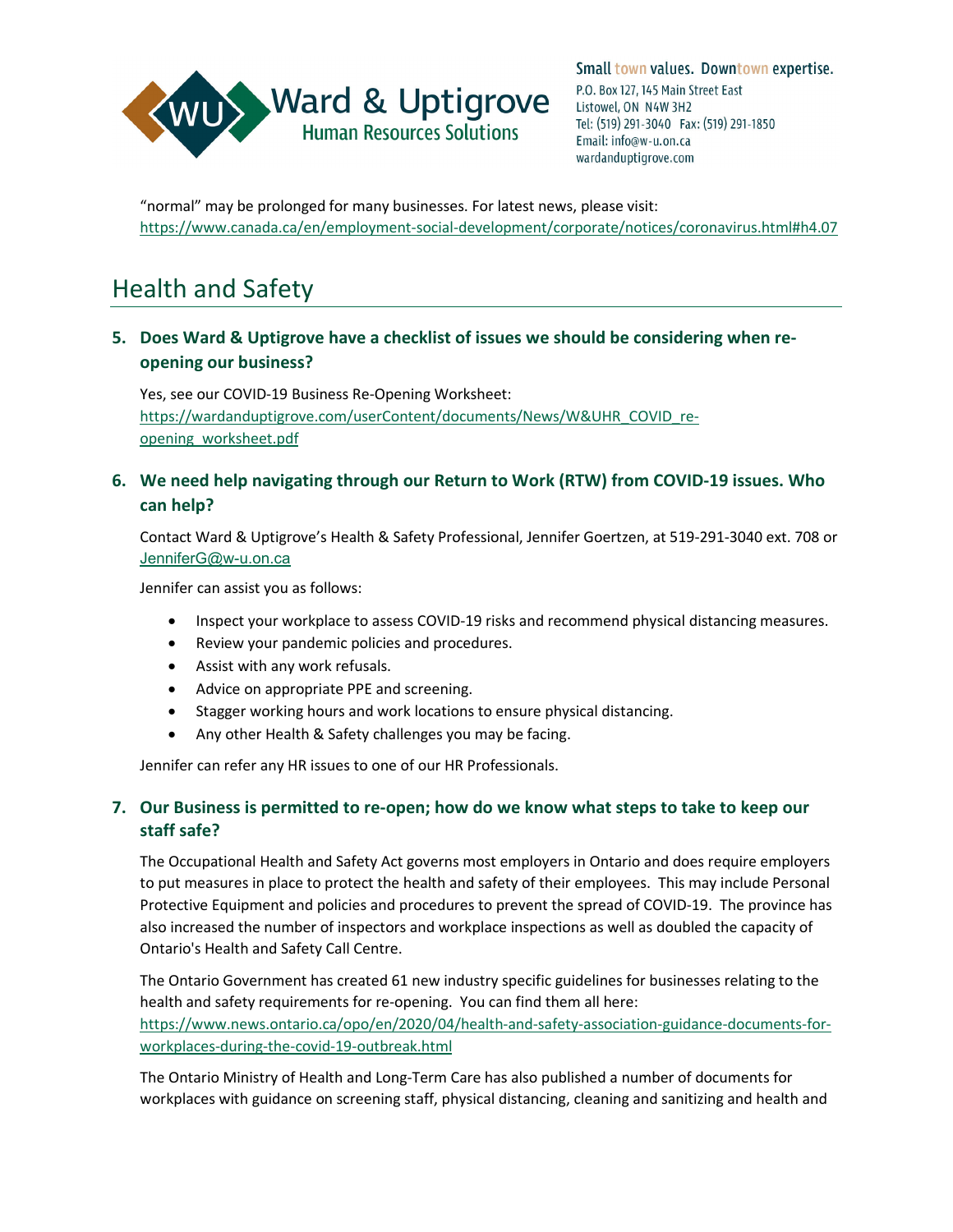

safety protocols. They are all available here: [http://www.health.gov.on.ca/en/pro/programs/publichealth/coronavirus/2019\\_guidance.aspx](http://www.health.gov.on.ca/en/pro/programs/publichealth/coronavirus/2019_guidance.aspx)

Some additional resources from the Ontario Government, including posters and general guidance, are available here: [https://www.ontario.ca/page/resources-prevent-covid-19](https://www.ontario.ca/page/resources-prevent-covid-19-workplace?_ga=2.144949239.255930133.1588589966-1590533170.1562941038) [workplace?\\_ga=2.144949239.255930133.1588589966-1590533170.1562941038](https://www.ontario.ca/page/resources-prevent-covid-19-workplace?_ga=2.144949239.255930133.1588589966-1590533170.1562941038)

Employers should also consider performing an assessment of the workplace to identify the risk of exposure to both staff and customers. For example: what are the commonly touched surfaces, which staff members are client facing and when, measuring work areas to determine if staff can maintain physical distancing.

Once these risks are identified, then appropriate controls can be implemented to reduce or eliminate the risk. Not all workplaces are the same, and the published guidelines listed above may not cover all the risks in your workplace. Employers have a duty to know the hazards and do everything reasonable to protect the health and safety of their workers. It is important to remember that Personal Protective Equipment (PPE) is the last resort for protection and all other methods including engineering and administrative actions should be considered first. This may include new creative and innovative approaches.

#### <span id="page-5-0"></span>**8. What if one of our employees refuses to work because of COVID-19?**

People have very different views on COVID-19 depending on their age, health, personality, occupation, etc. Some are very concerned about returning to work during this pandemic and others are more relaxed. During this uncertain time, it is important that you, as the employer, are empathic to all feelings and viewpoints. Talk to those that are concerned, identify their issues and try to accommodate their concerns.

Workers have the legal right to refuse work that they genuinely believe poses a threat to their health and safety. This right includes the condition of the workplace, equipment, violence or contravention of the act that poses a serious and imminent danger (note there are limited rights to refuse work for essential service workers and some industry sectors such as law enforcement, health care, first responders and education).

If a worker refuses unsafe work, the employer must follow the procedure as described in the Occupational Health and Safety Act: [https://www.ontario.ca/document/guide-occupational-health-and](https://www.ontario.ca/document/guide-occupational-health-and-safety-act/part-v-right-refuse-or-stop-work-where-health-and-safety-danger)[safety-act/part-v-right-refuse-or-stop-work-where-health-and-safety-danger.](https://www.ontario.ca/document/guide-occupational-health-and-safety-act/part-v-right-refuse-or-stop-work-where-health-and-safety-danger)

Remember that risk is subjective, and each person has their own risk tolerance. Employers need to be objective and reasonable when assessing the risk, respect employee concerns, and communicate clearly to employees to explain the measures being taken and how the risk is being reduced.

This is likely to be a recurring issue as we work through the implications of this virus and the messages from health officials and government agencies. There is no "one size fits all" answer. Each case will need to be assessed on its own merit and circumstances. And creative solutions may be required to mitigate the risk and ease the concerns of all parties.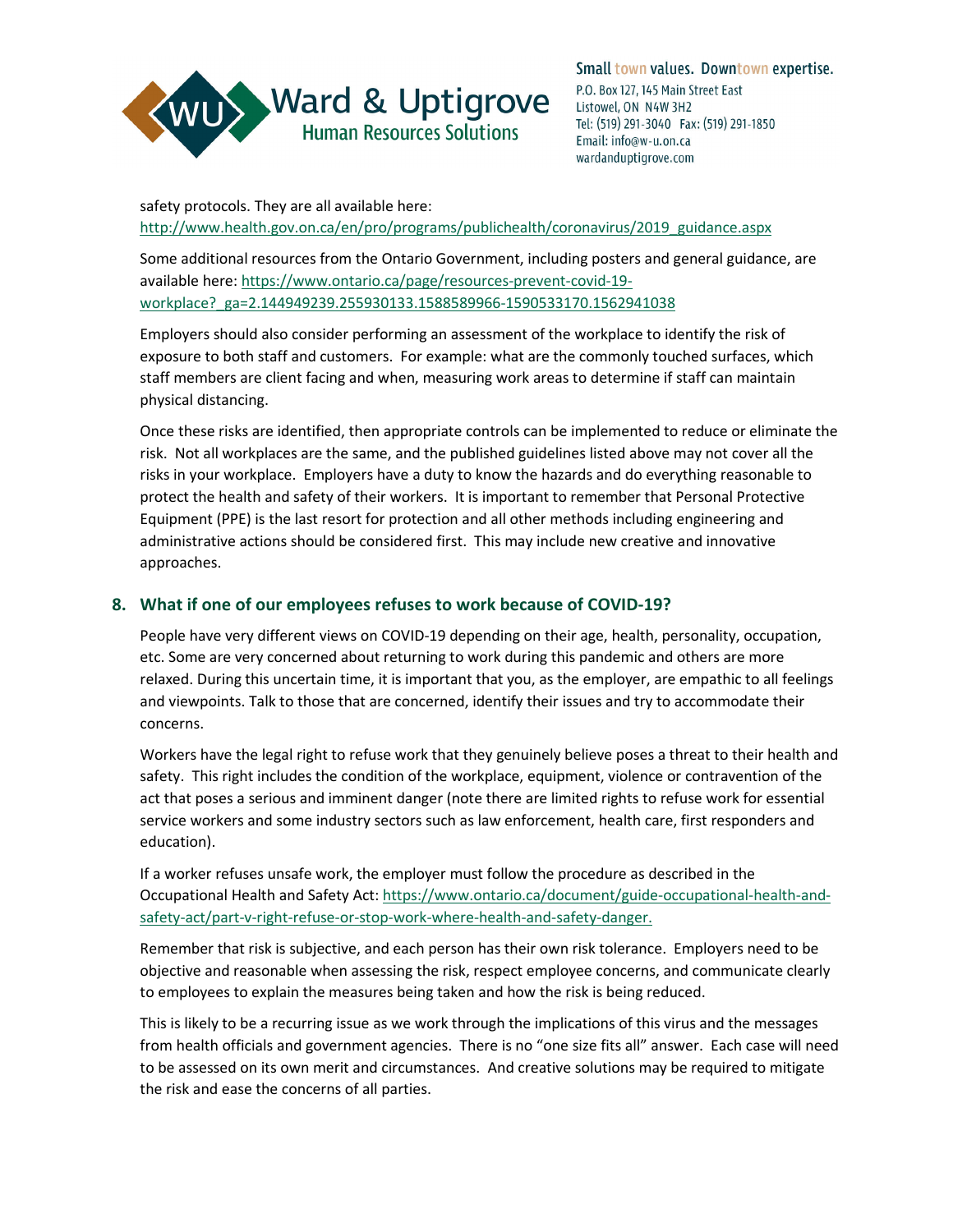

## <span id="page-6-0"></span>**9. What is my responsibility if one employee complains about a co-worker not complying with our workplace COVID protocols?**

Workers have a duty to report all workplace hazards, of which they are aware; and employers have a duty to address and reduce those hazards/risks. If a worker is reporting a violation of policy or procedure and they are genuinely concerned for the safety and health of themselves and co-workers, then they are complying with the law. General complaints that are not specific in nature can sometimes be a sign of interpersonal conflict. It is important to recognize if the complaint is a valid safety concern or a criticism of a co-worker and address the issue accordingly. Refer to Question 25 to handle a worker that may be violating a workplace policy.

## <span id="page-6-1"></span>**10. Should I be screening employees before they return to work? And if so, should it be every day?**

The Ontario government and local Public Health Units recommend a procedure for screening employees, clients and visitors to your workplace. Employers need to consider what is reasonable for their business and that still provides adequate protection for staff. It is also important to remember that personal health information of staff and clients is confidential and should be handled with the utmost discretion.

#### <span id="page-6-2"></span>**11. What if an employee or customer is suspected of or confirmed to be COVID-19 positive?**

If an employee is experiencing symptoms, he/she must stay home from work and complete the online assessment from Public Health[: https://covid-19.ontario.ca/self-assessment/.](https://covid-19.ontario.ca/self-assessment/)

Follow all Ministry of Health and local Public Health guidelines as provided to the employee for isolating or testing.

Employers have a duty to report suspected and positive cases and to follow the directives on quarantine and self-isolation. Public Health may contact you, the employer, for information about the workplace, where the employee has worked, and with whom.

The Ministry of Labour must be notified if a worker has been exposed to COVID-19 at work, and a written report with specific prescribed information must be submitted.

A related claim may need to be filed with the WSIB if there is suspicion that the illness is work related.

## <span id="page-6-3"></span>**12. What can I do if an employee doesn't comply with our new workplace Health & Safety protocols?**

First, consider that there may be underlying reasons why a person violates a policy. Workers have a duty to comply with workplace health and safety policies; however, the first step is to talk with the worker and understand why he/she isn't following the new rules. There could be concerns with the new processes, the PPE may not fit or may cause additional hazards, maybe the rules are misunderstood. You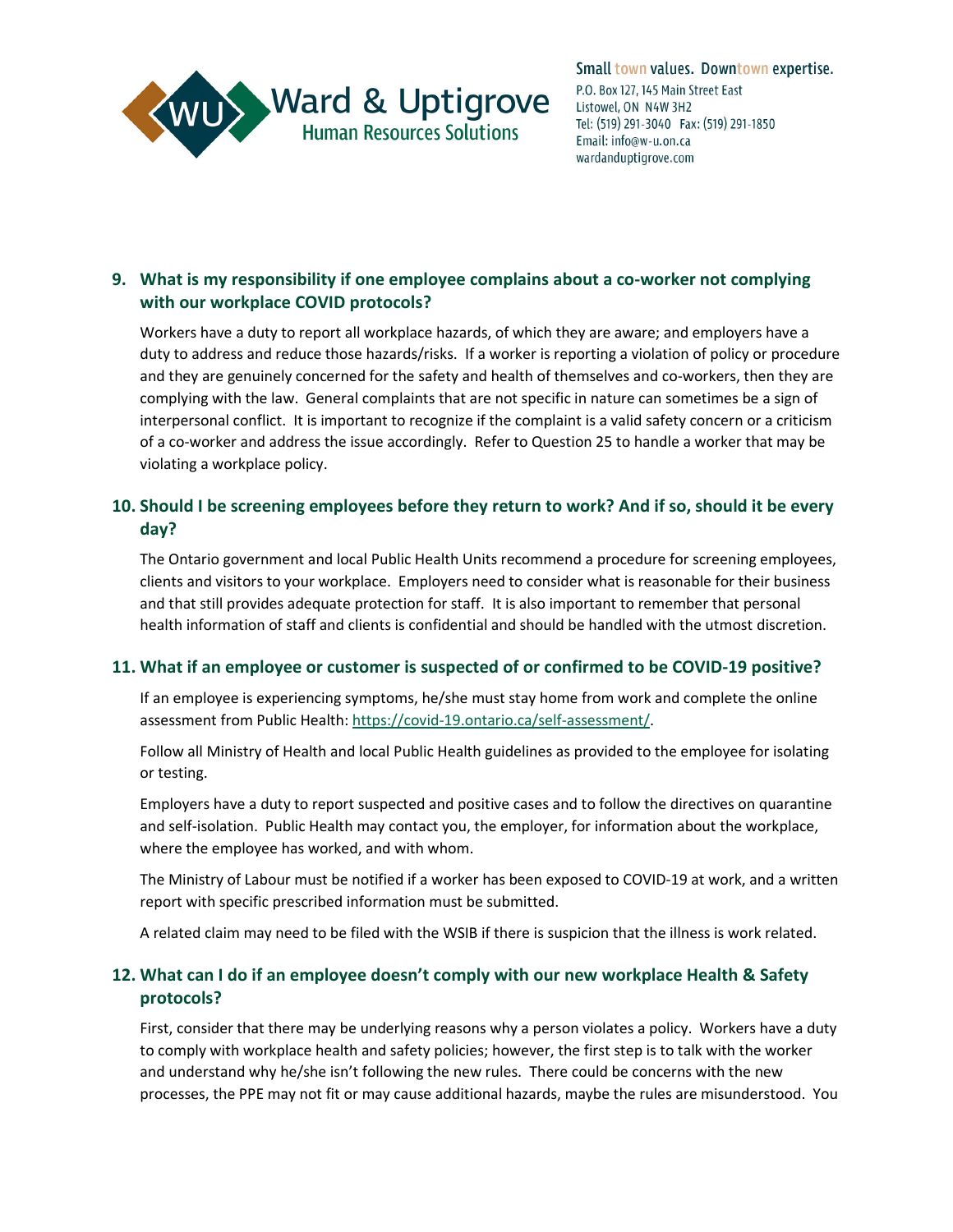

may enact your workplace disciplinary policy for non-compliance but remember that this is a very scary time for many people and collaborating to develop mutually agreeable solutions shows compassion and builds trust. The employer should revisit their new protocols and ensure that they make sense, they are easy to follow and understand, and that they don't create any new hazards. Remember that you cannot punish a worker for bringing forth a health and safety concern.

#### <span id="page-7-0"></span>**13. What can I do if an employee breaks Public Health directives outside of work?**

As the employer, you have very limited to no control over what your employees do outside of working hours. However, your policy can set the expectation that all employees follow the guidelines of Public Health when not at work, to ensure the health and safety of everyone in the workplace. If you have confirmed knowledge that an employee may have breached your policies or may have breached Public Health directives, then you may have to assess that risk to your organization and act accordingly. You may want to consider obtaining legal advice before you take any action.

## <span id="page-7-1"></span>Employee Relations and Communication

## <span id="page-7-2"></span>**14. Managing business during the COVID-19 pandemic has been a challenging and stressful experience. We don't know how our employees feel. How can we be better prepared for next time?**

Consider a quick and simple survey of your staff regarding COVID-19. Consider questions about:

- Communication
- Technology provided
- Information resources provided
- Wellness and Health & Safety
- Leadership response
- Effectiveness of our work environment

#### <span id="page-7-3"></span>**15. How should we tell our staff, customers, etc. about our reopening plans?**

Create a positive and upbeat communication to all staff (via email and/or social media) explaining what your plans are for reopening the business. Make sure to send this communication well before reopening.

Consider including the following in your staff communication:

- "We are very happy to announce that we're reopening on <a specific date>".
- Refer to the government announcement that allows your business to reopen.
- "Your health and safety is our number one priority". Summarize what Health & Safety protocols will be in place at your workplace to protect your staff when they return. Attach a link to a more detailed document with any applicable detailed policies and procedures.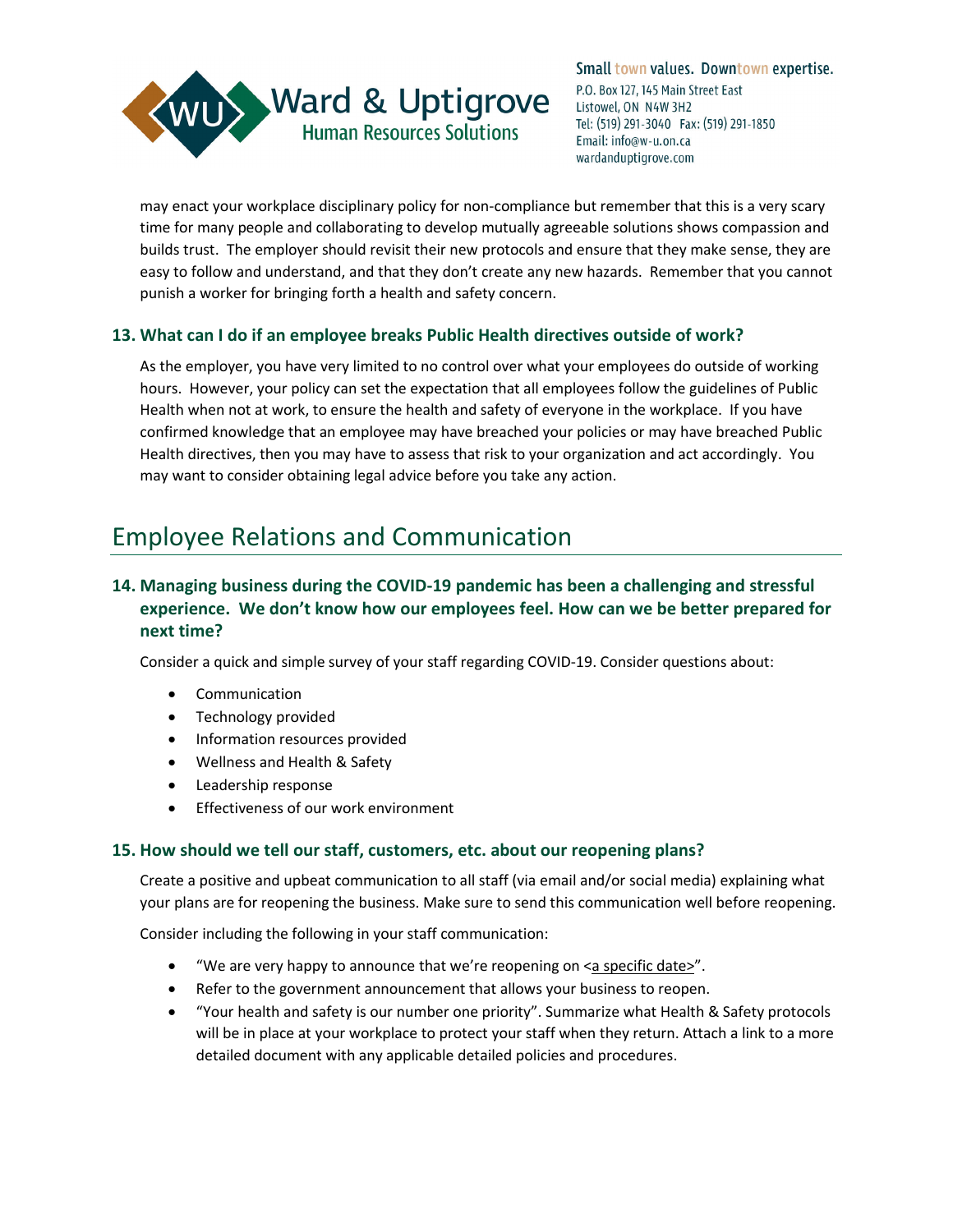

- Request staff submit personal questions or issues, for example lack of childcare, need for changed hours, concerns about the adequacy of Health & Safety protocols, changed personal circumstances, etc. Please contact us if you need assistance in your response.
- If you have time, personally connect with each employee to see how they are and what's on their mind.

Consider including the following in your customer communication:

- "We are very excited to announce that we're reopening on <a specific date>. We look forward to helping you with /providing you with  $\sim$  ".
- Refer to the government announcement that allows your business to reopen.
- "Your health and safety is our number one priority". Summarize what Health & Safety protocols will be in place at your workplace to protect customers. Consider posting photos or videos on social media that show your hand sanitizers, cleaning products, signage, barriers, arrows on the floor, staff wearing PPE, etc.

## <span id="page-8-0"></span>**16. Many of our employees are laid off and have substantial accumulated vacation to take when they return to work. We're worried that when we reopen that many staff will want to take vacation and we will be short staffed. What can we do?**

Employers can mandate that their employees take vacation within certain time frames. If there is a shortage of work, you may consider requiring employees to take some paid vacation. However, this may interfere with their ability to collect the Canada Emergency Response Benefit (CERB). If you have a no vacation carry forward rule, you may want to remind employees of that policy and start scheduling vacation time. Paying hourly employees vacation pay with each pay may be a simple solution at this time. Also, remember employees can forfeit vacation time but not vacation pay.

## <span id="page-8-1"></span>**17. We allowed some of our employees to work from home during the COVID-19 pandemic. Are we required to bring them back to our main work location when we reopen?**

During COVID-19, working from home became a reality for many employees and employers. While there is not a requirement one way or the other, you should consider the benefits and costs to make the decision that best fits your organization and employees.

#### *Benefits of having staff work from home:*

- Minimizes accommodations that are needed in the workplace i.e. physical distancing, increased cleaning, PPE, etc.
- Vacates space at your location for other uses, with potential for reduced in occupancy costs.
- Eliminates time consuming and expensive personal commutes for staff to work, which also has a positive environmental effect of reducing traffic.
- Employees can be more productive at home in the proper environment; with no office distractions.
- Employees often enjoy the flexible scheduling.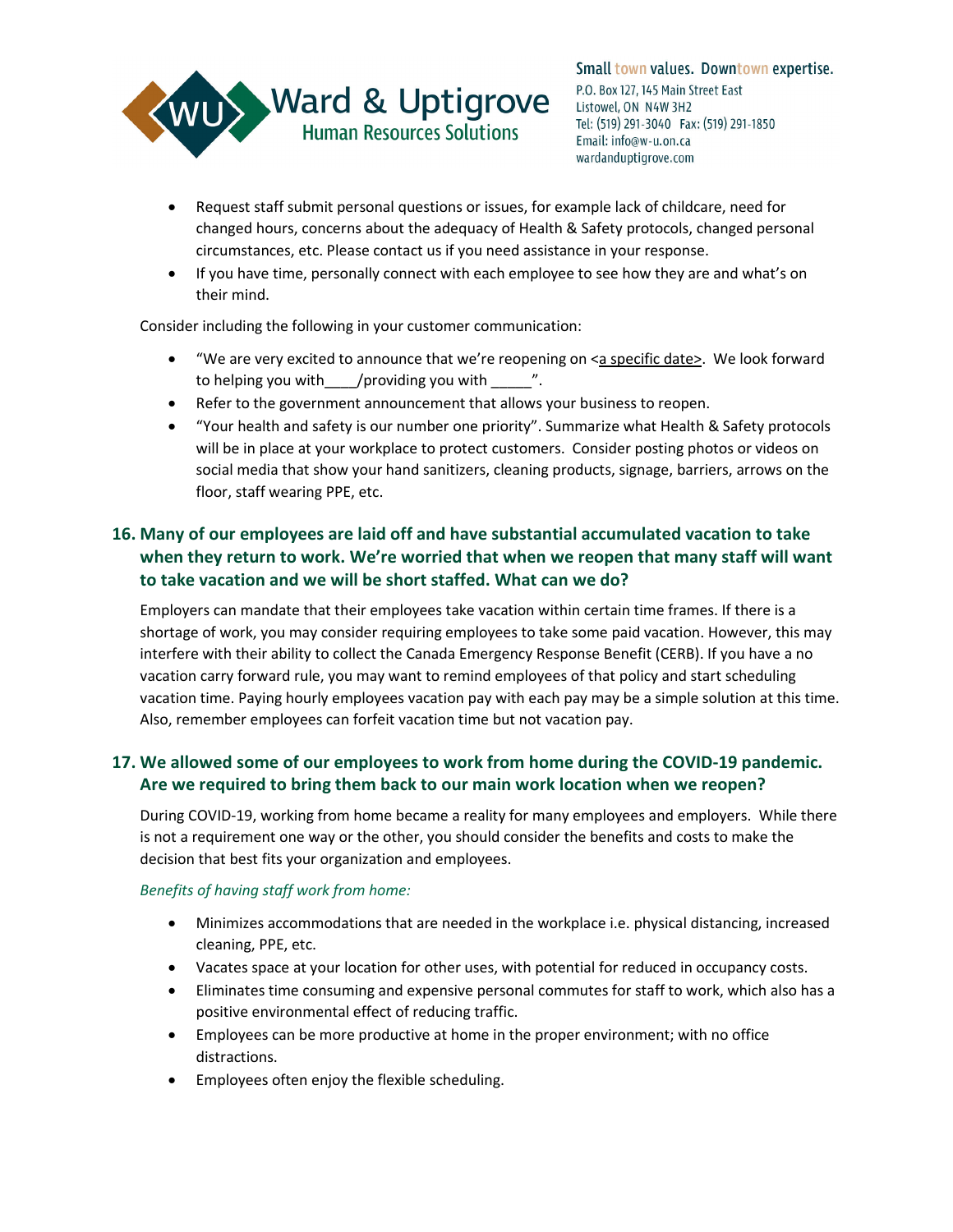

#### *Costs of having staff work from home:*

- Distractions of childcare and other household chores may reduce productivity.
- Less human interaction and team bonding may induce loneliness and/or negatively affect company culture.
- Employers may feel that staff aren't working hard because there is no direct supervision and accountability.
- Costs of establishing suitable workspace at home: Ergonomic assessments/Tools/Supplies/Technology/Security/Insurance, etc.
- Employer liability for the health and safety of employees during the course of employment, with minimal control over their actions and work habits (some conditions to liability apply).

If employees work from home, they may be able to deduct certain expenses on their personal tax return. The employer should annually issue a T2200. See the CRA website for more details.

## <span id="page-9-0"></span>**18. What should you do now that you are reopening, and your employee no longer needs to work at home?**

Legally, if your employment agreement (in writing or implied) states that your employee normally works at the office, you can't unilaterally tell the employee to stay working at home. If you do, you may have constructively dismissed your employee if the work location is deemed a significant condition of employment. We suggest you consider the following:

- a) Has having the employee work at home benefited your business?
	- Was the employee been productive; getting their work done accurately and on time?
	- Were you able to supervise effectively?
	- Where there any technology or computer issues? How did the virtual communication work?
	- How could working from home be improved? Do you need a working from home policy?
	- Was it a positive experience for your business you would like to continue?
	- How do you track hours for payroll and overtime?
- b) Check in with your employee and ask if he/she liked the experience.
	- Was their workspace at home efficient and effective?
	- Did they feel lonely and not part of the team?
	- What suggestions would they have?
- c) Review your findings from the above discussions.
	- Is the consensus that both parties benefitted from the experience and you both want it to continue? If so, document in writing the new work location, related arrangements, policy, etc. Both parties should sign and date.
	- If the conclusion is that it's better that the employee work at your location, implement a proper Return To Work (RTW) plan with appropriate COVID-19 protocols.
	- If there is no consensus or definitive conclusion, keep talking until you come to an agreement on how to proceed.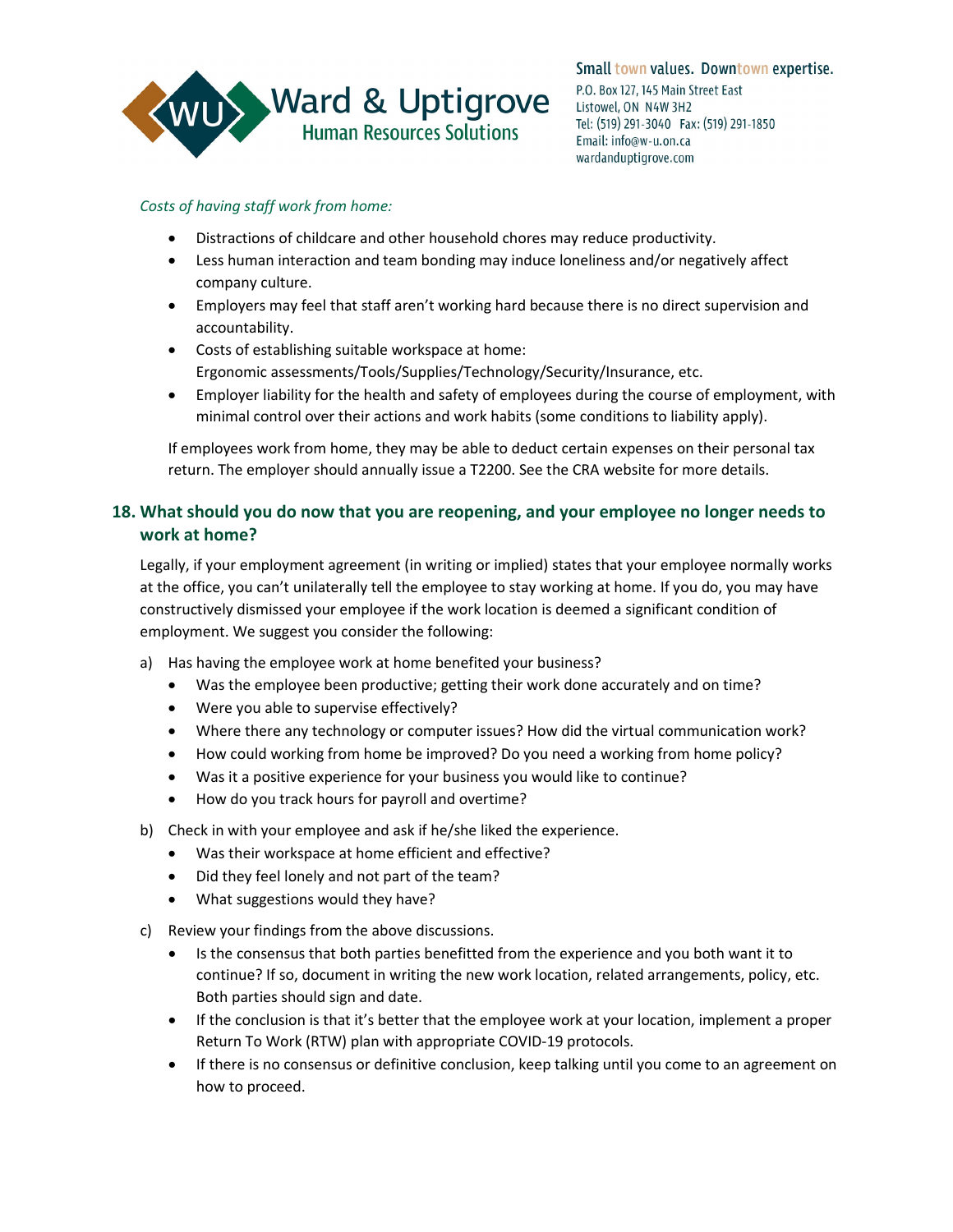

#### <span id="page-10-0"></span>**19. How do I complete ROE's for employees on leave/layoff?**

Please visit the following link for full instruction on completing a Record of Employment (ROE): [https://www.canada.ca/en/employment-social-development/programs/ei/ei-list/reports/roe](https://www.canada.ca/en/employment-social-development/programs/ei/ei-list/reports/roe-guide.html)[guide.html.](https://www.canada.ca/en/employment-social-development/programs/ei/ei-list/reports/roe-guide.html)

#### <span id="page-10-1"></span>**20. Do I have to pay an employee who is absent due to COVID-19 (sick or quarantined?)**

Employers are not obligated to pay employees who are absent due to COVID-19; however, does your business offer: paid sick or personal time off work or short-term disability benefits? If so, your policy may enable employees to use paid time off. Check with your short-term disability provider to better understand how employees may qualify for benefits due to absence related to COVID-19.

## <span id="page-10-2"></span>**21. Do we have to return an employee to work who has taken a leave of absence due to COVID-19?**

On March 19, the Ontario Employment Standards Act changes for job protected leave received Royal Assent. The *Employment Standards Act* will be changed (retroactive to January 2020) to include a Job-Protected Leave of Absence related to COVID-19; we advise all employers to treat returning employees similar to that of maternity leaves; where the employee is entitled to return to the same/similar job/pay and seniority and benefits entitlements continue to accrue during the leave.

Employees must notify their employer as soon as possible if they need to take this leave. No evidence is required at this time. This unpaid leave is for employees who are not able to work because they are:

- Being treated or tested for COVID-19
- Following an order from Public Health
- Following an order under the Health Protection and Promotion Act
- In isolation or quarantine
- Directed not to work by their employer

#### <span id="page-10-3"></span>**22. Can an employee opt not to come to work due to COVID-19?**

Employers should be respectful of an employee's request for time off and to understand their reasons for the request. Reasonable requests should be considered. Also refer to the guidelines for an unpaid Job Protected Leave under the *Employment Standards Act* in #16. If an employee exercises their right to leave under the ESA, employers must allow them to leave and return them to work. If an employee has been advised by Public Health to self-isolate or quarantine themselves, they are legally obligated to follow these orders. Employers may not ask for a doctor note for absences related to COVID-19. For additional details, please visit [https://www.ontario.ca/document/your-guide-employment-standards](https://www.ontario.ca/document/your-guide-employment-standards-act-0/infectious-disease-emergency-leave#section-3)[act-0/infectious-disease-emergency-leave#section-3.](https://www.ontario.ca/document/your-guide-employment-standards-act-0/infectious-disease-emergency-leave#section-3)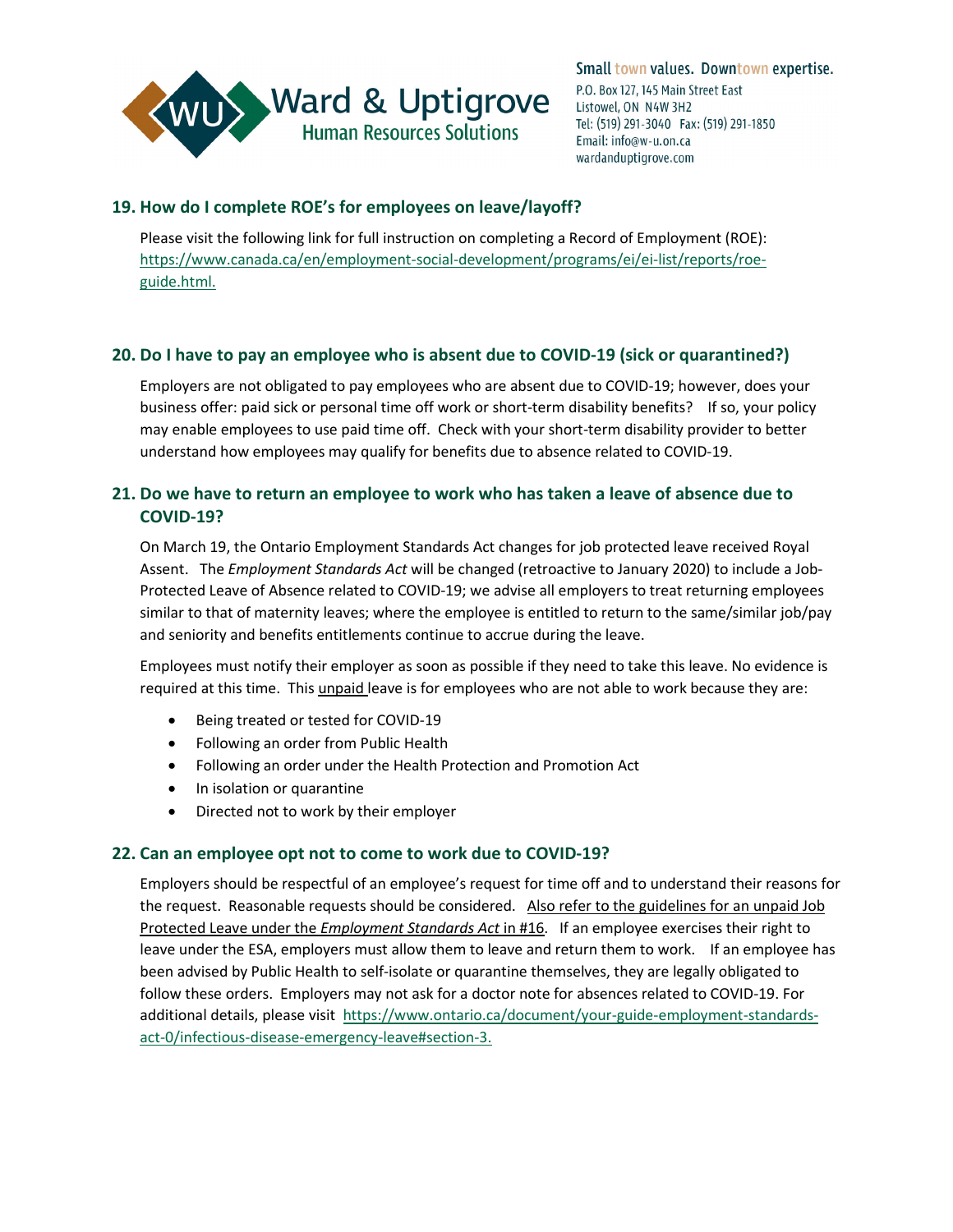

## <span id="page-11-0"></span>**23. Can I treat certain employees differently due to COVID-19?**

The Ontario Human Rights Code prohibits discrimination against employees for several grounds, including disability, family status, race, colour, creed, religion and so on. Employers should be careful to ensure treatment of employees is not punitive due to the COVID-19 virus. Employers should ensure all employees are treated with respect and dignity.

Visit this link for the OHRC's latest statement: [http://ohrc.on.ca/en/news\\_centre/ohrc-policy-statement-covid-19-pandemic.](http://ohrc.on.ca/en/news_centre/ohrc-policy-statement-covid-19-pandemic)

## <span id="page-11-1"></span>Performance Management, Discipline, Layoffs and Termination

## <span id="page-11-2"></span>**24. We have an employee who was struggling before COVID-19 and now we're reopening and returning our staff to work. We didn't document the poor performance. What are our options?**

Your strategy with these employees will depend on a few factors, including whether or not you are returning straight back to business as usual, or whether you are taking a hard look at your business now and want to make some changes based on how your business functioned pre-COVID-19.

This could include a reduction in staff either temporarily while the business recovers, or permanently if you've identified efficiencies or overlaps. It will also depend on what the nature of the performance concerns were pre-COVID-19. Consider charting the performance of all your employees using this graph:



#### values and low results (bottom left) should be considered the first to end employment, followed by those with high results, but low behaviours, attitude and demonstration of company values (bottom right). As with all terminations of employment, you will want to assess any risks around the termination of any employee including wrongful/constructive dismissals, potential human rights claims or others. We strongly recommend touching base with your HR or Legal advisor to discuss  $\bar{1}$ any permanent job loss surrounding COVID-19.

If you need to permanently downsize, the employees with low demonstration of

If you decide to keep all employees on and return them to work, once the business is back into full operation, you'll want to pull these employees aside individually and have that difficult conversation (documented)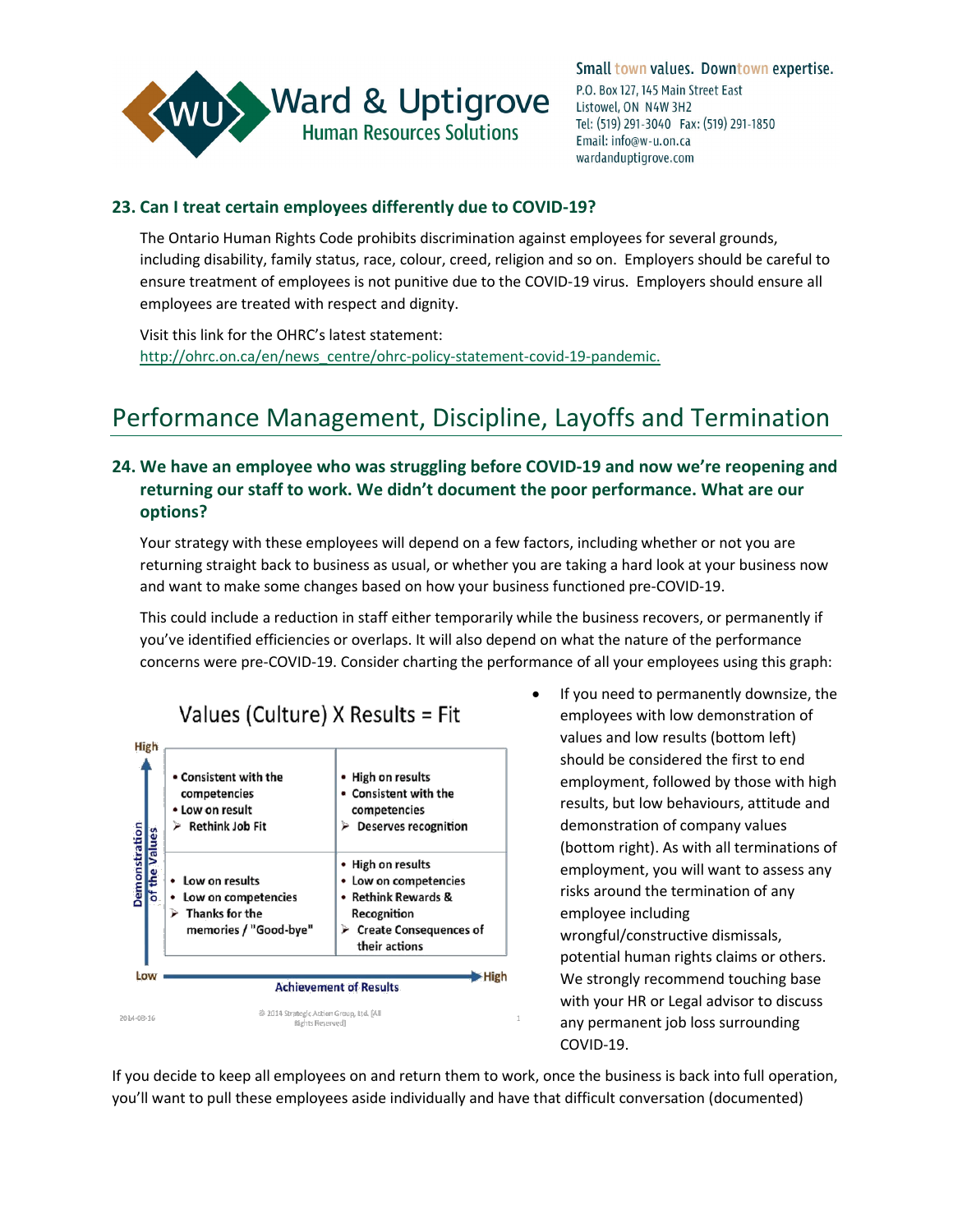

about performance pre-COVID-19, your expectations going forward and how you will monitor and measure progress.

#### <span id="page-12-0"></span>**25. What should we do about the staff I laid off due to COVID-19?**

On Friday, May 29, 2020, the Ontario government published a new regulation under the Employment Standards Act, 2000 (ESA) that is intended to provide temporary relief from the ESA's termination and severance provisions for employers whose operations have been shut down or otherwise curtailed by COVID-19 – [O. Reg. 228/20, Infectious Disease Emergency Leave](https://www.ontario.ca/laws/regulation/r20228) (IDEL Regulation). This temporary relief will remain in place while declared emergency is in place (now at least until June 30<sup>th</sup>, 2020) and up to 6 weeks following the end of the declared emergency (August 11<sup>th</sup>, 2020).

This new regulation deems certain employees not to be considered on layoff but rather the IDEL retroactive to March 1<sup>st</sup>, 2020, and some actions not to be considered constructive dismissal. For more details see the attached briefing from Hicks Morley:

[https://hicksmorley.com/2020/05/31/ontario-government-provides-temporary-relief-from-esa](https://hicksmorley.com/2020/05/31/ontario-government-provides-temporary-relief-from-esa-termination-and-severance-provisions-in-response-to-covid-19/)[termination-and-severance-provisions-in-response-to-covid-19/](https://hicksmorley.com/2020/05/31/ontario-government-provides-temporary-relief-from-esa-termination-and-severance-provisions-in-response-to-covid-19/)

#### <span id="page-12-1"></span>**26. Our employee found another job while laid off. Do we owe them anything?**

No. Be sure to get the resignation in writing and issue a ROE Code E.

## <span id="page-12-2"></span>**27. My business can't reopen yet. We laid off all our employees on March 17 and the 13-week deadline on June 16 is fast approaching. We may not be able to reopen by June 16. Do the Emergency Order Rules automatically extend the 13-week ESA deadline? What else do I need to know?**

On May 29<sup>th</sup>,2020, the government temporarily amended the ESA to deem those that have been on layoff since March 1/20 to now retroactively be on the Infectious Disease Emergency Leave (IDEL) for the entire period of their absence from the workplace.

As a result, legally they were never on layoff and there is nothing to extend and no forced recall or termination.

The IDEL extends to the end of Ontario's state of emergency (most recently extended to June 30<sup>th</sup>, 2020) plus 6 weeks. At this point, the IDEL will end on August  $11<sup>th</sup>$ , 2020 and if still unable to recall staff, you may need to put employees on a fresh 13-week layoff or recall them.

## <span id="page-12-3"></span>**28. What if we recall some employees and they refuse to come back to work because of the lack of childcare? Are they automatically terminated?**

If an employee has a legitimate reason for not returning to work (a prohibited ground under the Ontario Human Rights Code (HRC)) their employment is not terminated. They are likely entitled to a job protected leave (for example Declared Emergency leave). You, as the employer, have an obligation under HRC to accommodate.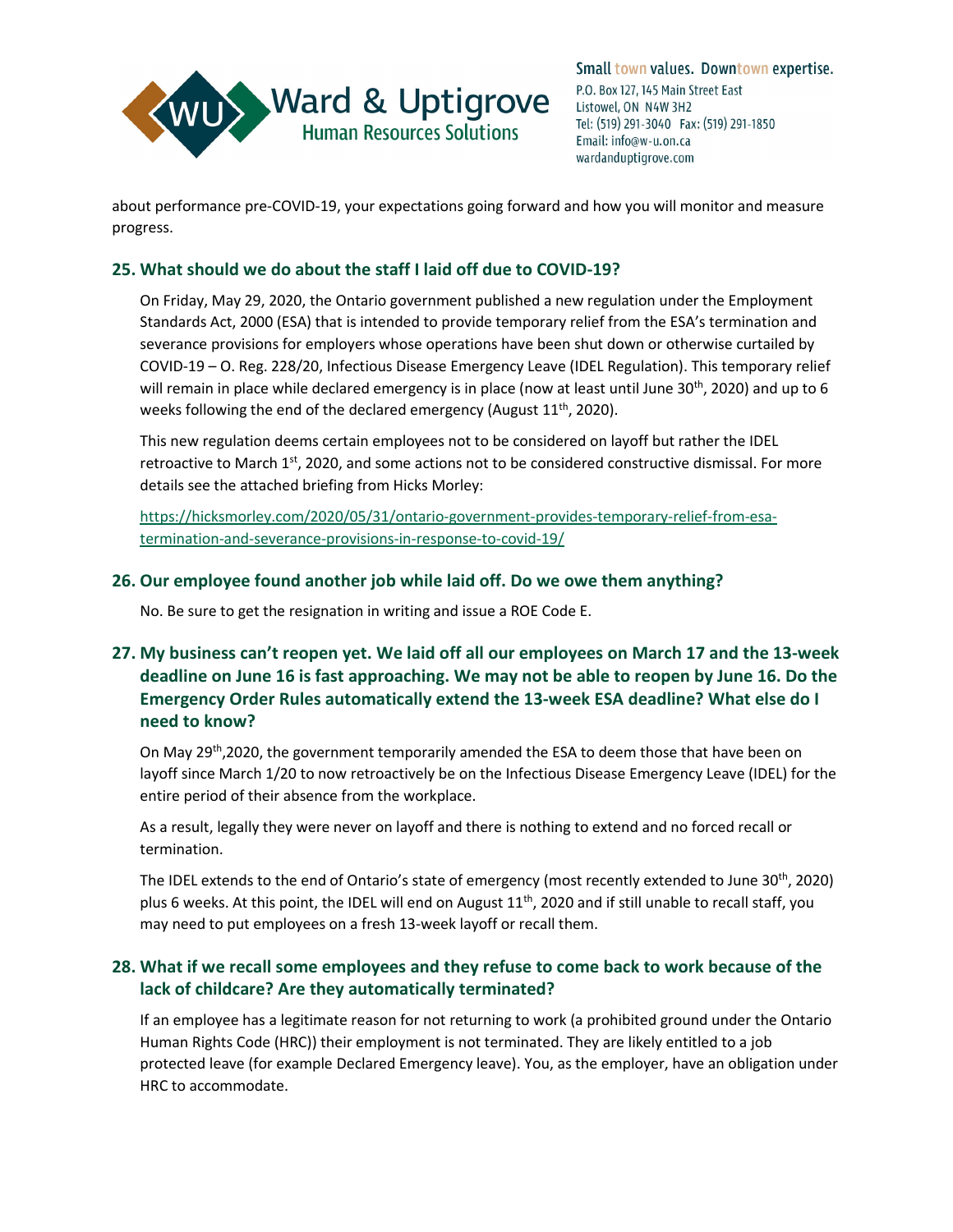

You should amend the original ROE from code A (lack of work) to N (statutory leave) and ask the employee to keep in touch. The employee will stay on this leave until such time as they are able to return to work.

## <span id="page-13-0"></span>**29. Can I terminate an employee who is asking for time off due to COVID-19?**

No, employers cannot terminate employees who miss work due to COVID-19. The Province of Ontario has announced (March 16<sup>th</sup>, 2020) that they will make amendments to the Employment Standards Act providing Job Protection for Employees who must miss work due to COVID-19 either due to being ill, required to self-isolate or stay home to watch their children as a result of school closures. Employers risk having employees reinstated if they terminate an employee who misses time off due to COVID-19.

## <span id="page-13-1"></span>**30. What happens if we recall an employee to substantially less hours (say 25 vs 40) than they were working pre COVID-19?**

The new regulation announced on May 29<sup>th</sup>, 2020 deems actions such as reduction of hours, reduction of pay and temporary layoffs not to be a constructive dismissal under the ESA (see further detail in the article included in #16). However, common law risks outside of ESA still exist for the employer. Given the current high unemployment rate, the 25 hours may be welcomed. Be aware that by returning an employee to work, they may become ineligible for the Canada Emergency Response Benefit (CERB) if they earn greater than \$1,000 during a four-week application period (after the first application period).

## <span id="page-13-2"></span>**31. We have some work for laid off staff but may have to lay them off again in a few weeks. Is this okay?**

If this happens within the time period where the new regulation is still in effect (currently 6 weeks beyond June 30<sup>th</sup>, 2020), the employee would be deemed to be on an IDEL, not a layoff. Be aware that by returning an employee to work, they may become ineligible for the Canada Emergency Response Benefit (CERB) if they earn greater than \$1,000 during a four-week application period (after the first application period). Additionally, you cannot collect the 75% Canada Emergency Wage Subsidy (CEWS) for employees that are "without pay for 14 consecutive days" within a payroll period.

## <span id="page-13-3"></span>Policies

## <span id="page-13-4"></span>**32. Do we need to make written policies and procedures? Or can we just talk about it with staff?**

Discussing the potential risks with your staff and the measures and protocols you have put in place to reduce or eliminate those risks is an effective way to engage them in the process and increase buy-in. However, having written documents demonstrates that you are serious about your new procedures, provides staff with the ability to review and reference them if they have questions or forget the new way of doing business. It is also tangible proof that you have these protocols in place, in the event an inspector makes a visit to your workplace.